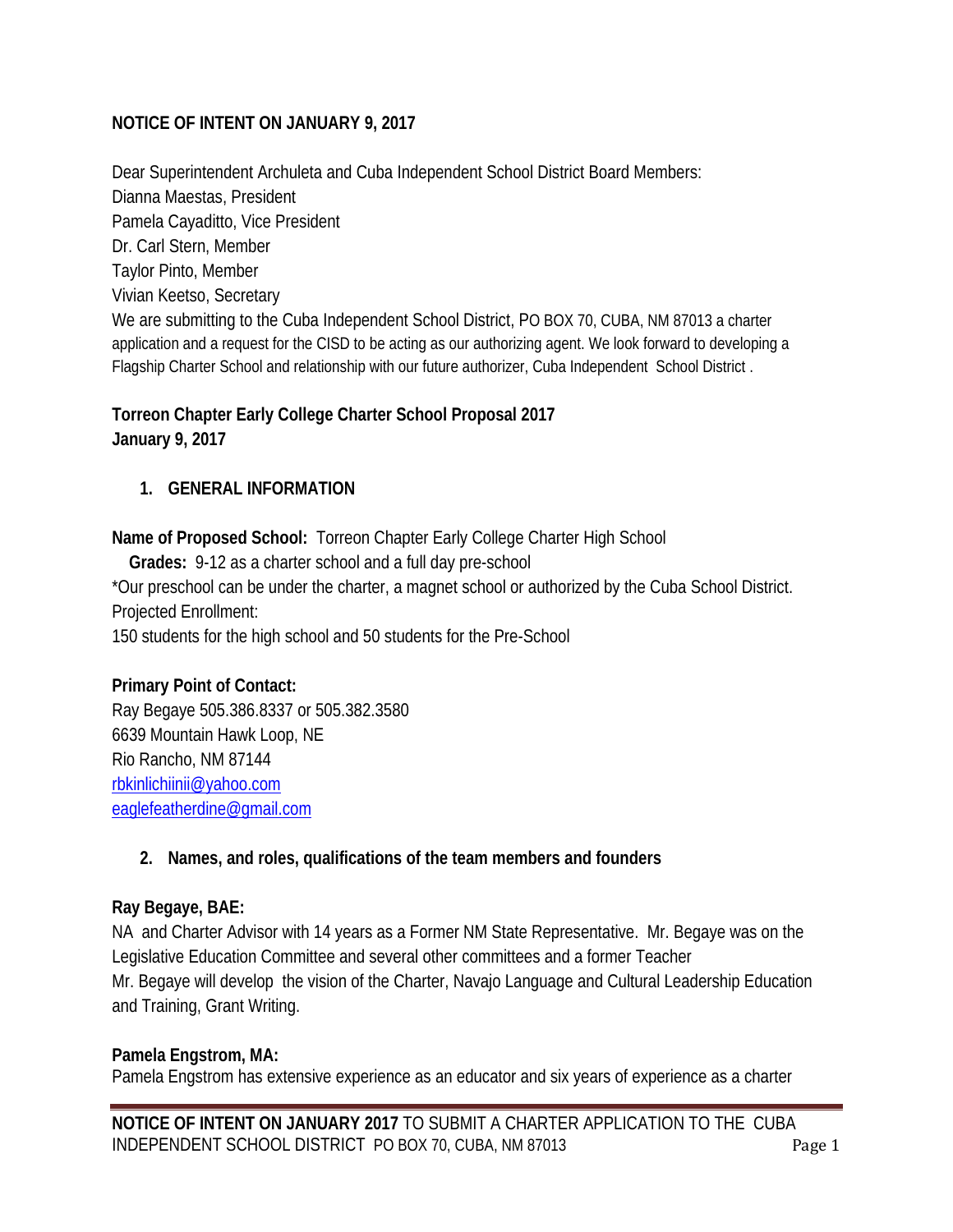Pamela Engstrom has a proven track record in academic success. Ms. Engstrom was also a Bureau of Indian Education Trainer for Special Education. Pamela Engstrom will be the Technical Writer of Charter Application, and coordinator of events and calendar.

## **Christle Bearheels, MS**

Christle Bearheels is a NM Licensed Speech Pathologist and specializes in facilitating language learning. She will also be a technical writer for our charter application and advise on improving educational opportunities for students.

## **Arlinda Sandoval:**

Ms. Sandoval is a Parent and is expert on student transportation for the Torreon Chapter. Ms. Sandoval will be lead Survey collection and Community Outreach.

## **3. Description of School Model**

Our model will be a Faith Based Initiative with the academic focus on grades 9 to 12, including a preschool within the model of an early college high school through on-line and blended learning with culturally relevant curriculum, which will also encompass a night/distance learning school with emphasis on language, art, culture and technology. Our technology program will offer coding basics and web design.

## **Goals to achieve:**

Improve Graduation Rate by 25% above CISD average

Place top five in graduating students as compared to the state total of schools with a population of 50% or more Native American Students in New Mexico

Increase the retention rate of teachers of three years or more by 25% as compared to state average Students will complete their post-secondary goals 75% of the time

Afford students the opportunity to learn the Navajo language.

Attract at least 25% of new student growth that were not recruited from CISD through outreach. Provide a benefit to the community by providing students who dropped out to return and receive a high school diploma, give an opportunity to have electricity to study during night hours, improve community computer and internet access and reduce travel time and expenses for community members.

To provide a pre-school program through a public school model with dual language instruction in Navajo. Three Head Start Programs were in existence but two Head Start Programs were fully occupied but shut down. There is a desperate need for quality pre-school programming in our community to increase language skills and school readiness.

# **4. Contracting**

We anticipate contracting IT/E-Rate services through K. Winters of Torreon, Yvonne Shay, Ray Begaye, The Falmouth Institute for education related expertise.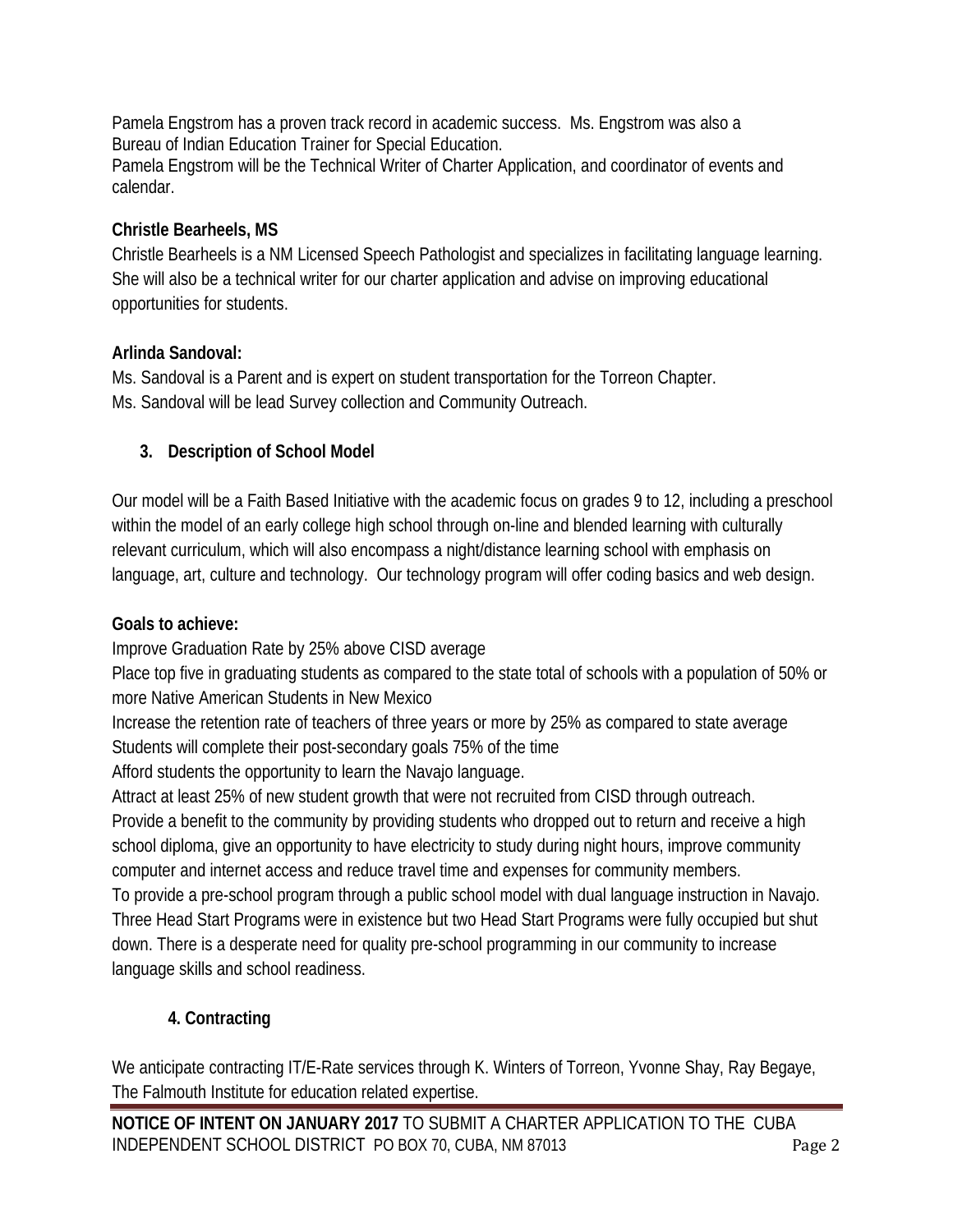We will also contract for special education services such as Occupational Therapy, Speech, etc. We will contract as needed through a thoroughly vetted process. as needed. We do anticipate contracting with the school district to absorb any additional fte available and for their expertise. This may also include contracting with CISD business manager, if this is supported.

## **5. Members currently operating any other schools?**  No.

# **6. Vision/Mission:**

The mission of the Torreon Chapter Early College Charter High School is to graduate students who are prepared for post-secondary success and who are willing to embrace an education that emphasizes, values, language, culture, arts and technology.

# **7. Student Population and Geographical Setting**

The Torreon Chapter is located within the Navajo Nation and within the boundaries of the Cuba Independent School District

We hope to attract students including adults who are returning to school and who are struggling academically or do not quite fit in a typical high school in or around the surrounding boundaries of the Cuba Independent School District (CISD). We would also like to have our public preschool fill a void of our two discontinued Head Start Programs and assist our students who are parents through the Pre-School Program in parent classes and a GLAD Program or another similar support program for our parents. Our population is identified as: students who desire to a high school diploma that is enriched with a culturally relevant curriculum that emphasizes language, culture, arts and technology with on-line and/or blended learning. If students are only enrolled in the on-line program they may be required to visit the school at least once a week, or a liaison will be sent home to ensure the home has the resources to support the student. The Torreon Chapter is 100% eligible for the Free Lunch Program and Title I criteria.

## **8. Provide evidence that the applicant team has assessed community need for a school and of the nature that will be proposed in the application (e.g., objective surveys or other measures of local demand for the proposed educational program).**

Torreon is a community with some parts who do not have access to water or electricity. Some of our students cannot study as they do not have enough sunlight in which to study. A bus ride can be as long as an hour and half to Cuba Schools and this further interferes with their study time at home. A lack of internet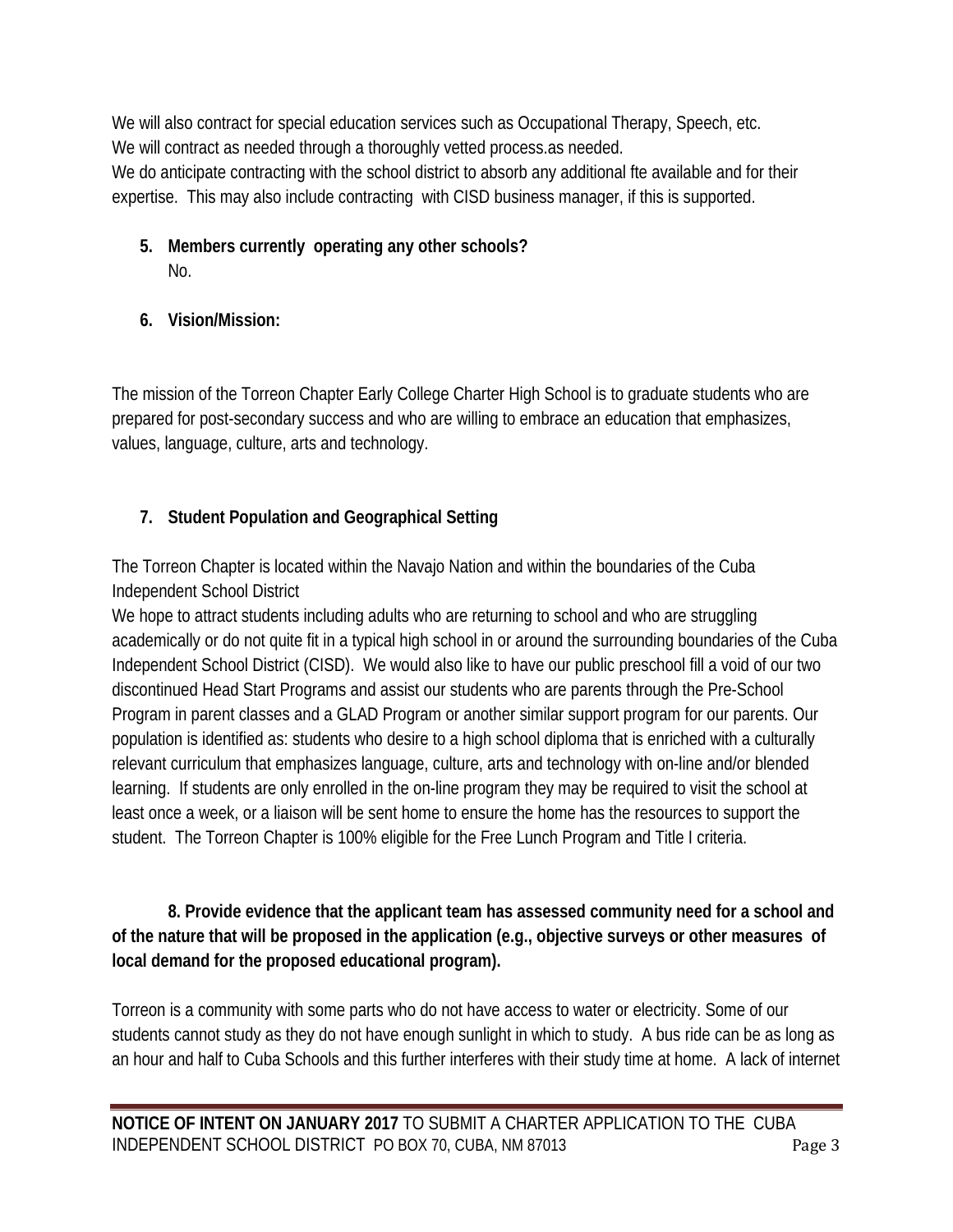and computer access also limits their time to acquire knowledge as compared to their typical peers. Once students drop out or age out they have no transportation or access to earn a diploma or GED Certificate. The average income is between \$7,000.00 and \$21,000.00 for a family of four.

The community school would also operate during non-school traditional hours to act as a resource for the entire community as an on-line vehicle for University learning for credit, a meeting place, a library, etc. Head Start had two out of its three programs shut down and the community has not filled the void. A full day preschool would fill this void.

# **9. Identify innovative features**

Torreon will have their first full time Pre-School.

Community outreach will help our community members who have dropped be able to complete their high school education.

Our school will be Faith Based.

Internet and computer access would be available to community members.

On-line college access for post-secondary education.

Our adult school will run Monday through Friday and no school on Wednesdays. Wednesday will be designated for tutoring for our students and teacher lesson planning and professional development. The Pre-School will run Monday through Friday. This will allow our parents a day off to work, study or attend appointments.

Innovative may not be the same as an urban definition for Torreon, but address our basic needs in close proximity to our residents will elevate Torreon in education levels and employment opportunities and ultimately increase income levels.

**10. Describe how the charter school will be more effective than the schools currently serving the targeted student population, and/or plans to improve student achievement and exceed the academic performance of existing public schools in the targeted service area and any data you have to support this assumption.**

These contributing factors significantly affect our community. A minimum of 20% of the chapter's community is without water and/or electricity, due to the Torreon Chapter residing in the "Checker Board" area. Oral hygiene is poor due to lack of access to water in homes. This area has very few internet sources, poor cell phone service, and horrible road conditions that cost students more additional lost school days. A high rate of teen parents; members who have dropped out of school; alcohol and drug abuse and poverty. A higher than average rate of individuals living in a house hold make studying difficult. A higher than average rate of alcohol and drug abuse contribute to instability and stressors that effect academic outcomes for entire family units..

A high rate of high school drop outs and unemployment all could be improved with a community school that provides: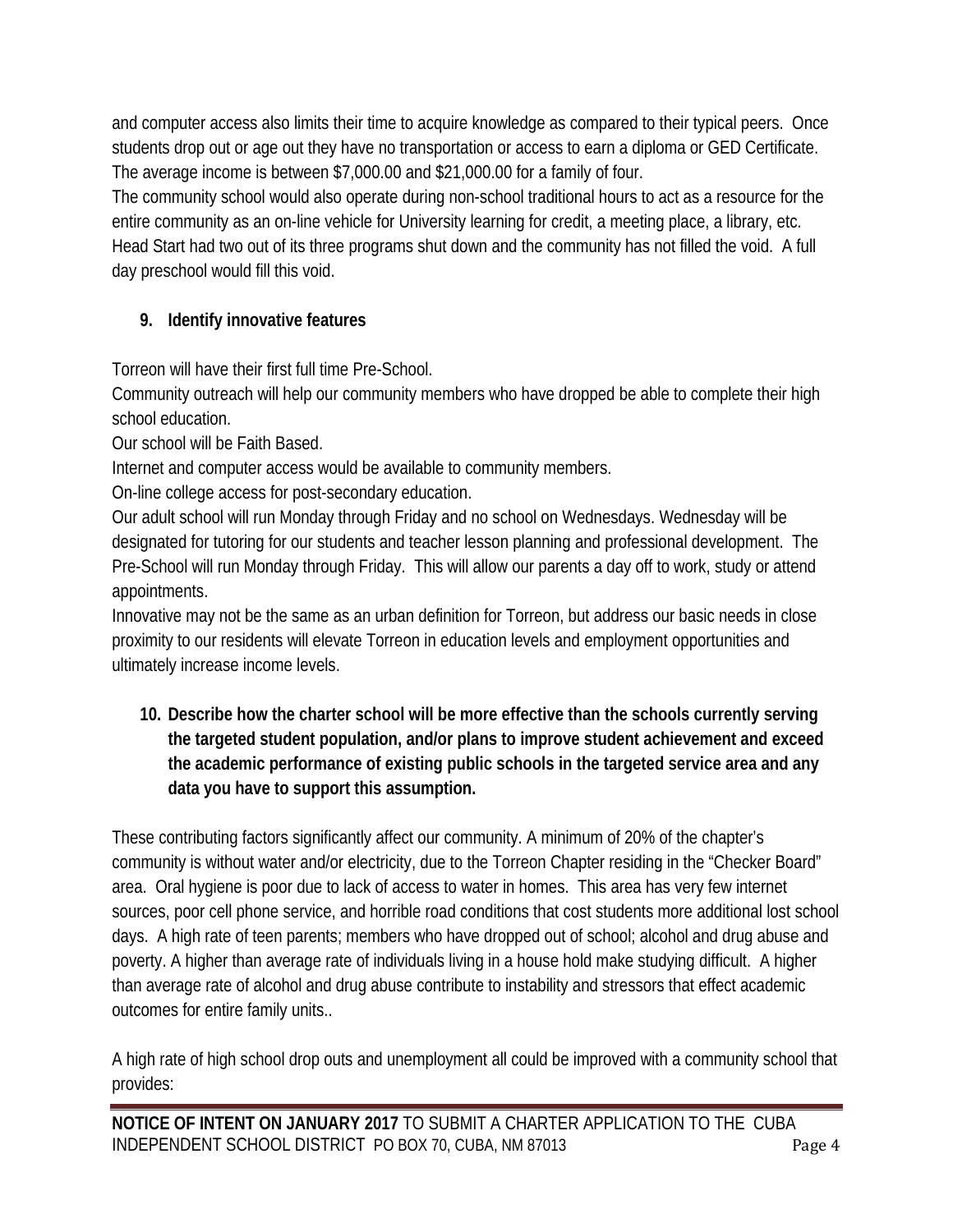- a night school
- a quality preschool for students with children
- job training
- mental health, and career counseling
- visiting health services,
- on-line university access for dual credit or post high school access,
- high school diploma programming offered with flexible hours day and night
- and life-long tracking and support through our community school.

The long term ultimate goal is to lift the entire community with hope because of our community school.

Ray Begaye **CC: Walter Toledo, Torreon Chapter Manager, NMPED Charter Division, and the McKinley School Board**